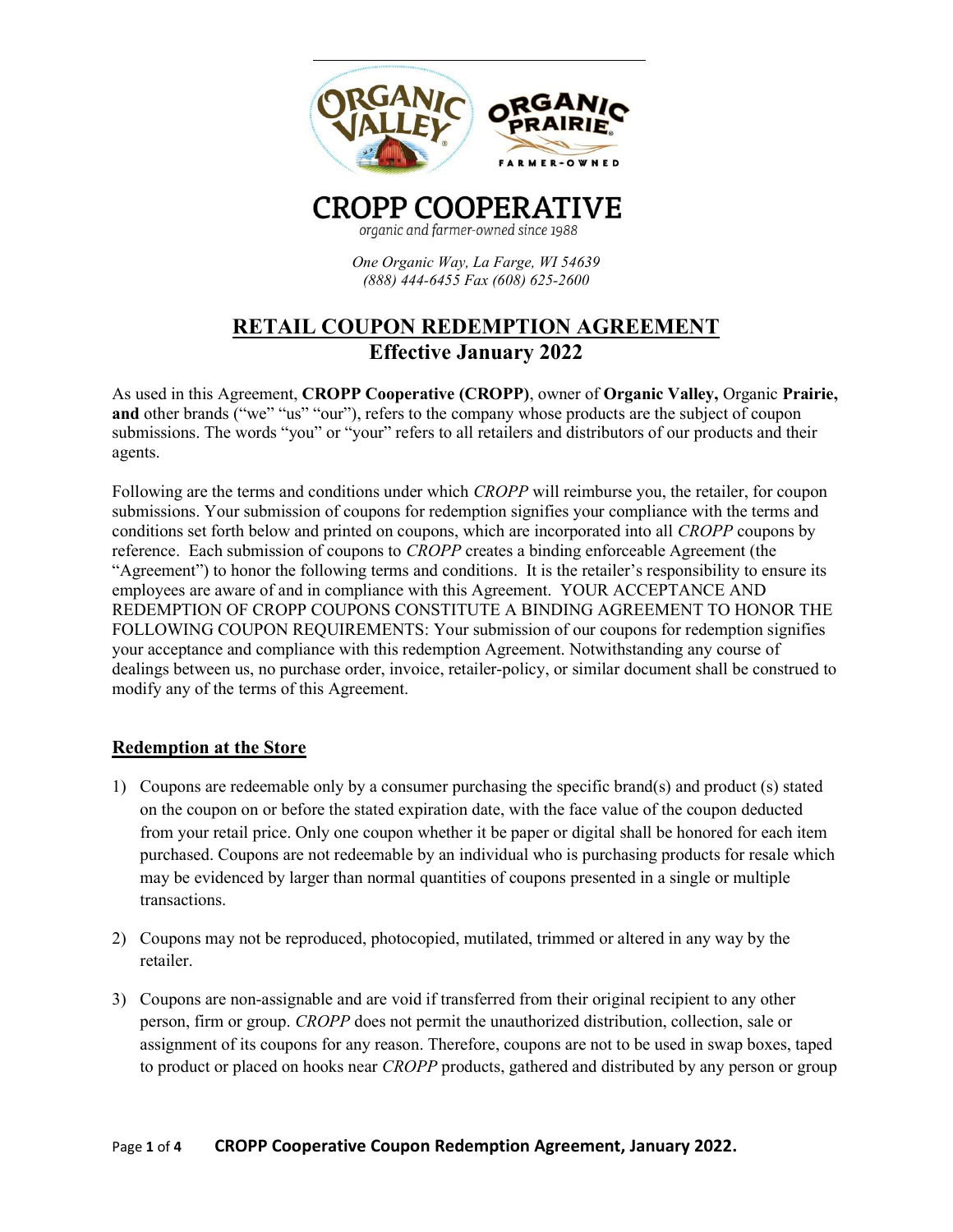for charitable fund-raising purposes unless provided by CROPP for such purposes, or otherwise used in any way except as described in Section 1 above.

- 4) Coupons are void if taxed, regulated, restricted, prohibited by law, and counterfeit.
- 5) The consumer must pay any applicable sales tax as a result of the purchase of couponed items.
- 6) Coupons must not be accepted from a consumer after the stated expiration date. Only coupons received by CROPP within six months (180 days) of the expiration date on the face of the coupon will be honored.
- 7) Coupons will be redeemed only at retail locations located in the United States, its territories and at U.S. Military bases where CROPP products are sold.

#### Processing Coupons for Payment

- 8) CROPP will only accept properly redeemed and identified coupons: (a) directly from the retailer, or through an authorized agent, (b) retailer clearinghouse, (c) retailer billing agent, or (d) wholesaler billing agent.
- 9) All applicable IRS reporting requirements, including obtaining an appropriate taxpayer identification number must be complied with by the Retailer and its agent.
- 10) To redeem coupons for CROPP (including Organic Valley and Organic Prairie), send properly redeemed coupons to:

CROPP Cooperative 1598 NCH Marketing Services, Inc. PO Box 880001 El Paso, TX 88588-0001

11) For questions regarding reimbursement payment status, Retailers should contact the Retailer Inquiry Hotline directly at (800) 833-7096.

#### Policy for Payment and Denials

- 12) For each properly redeemed coupon, you will be reimbursed for the following three (3) items:
	- a. Face Value of coupons or if the coupon calls for free merchandise, for your retailer selling price (up to the stated maximum value printed on the coupon).
	- b. 8¢ handling for each coupon properly redeemed to cover the following costs:
		- Front-End Handling by the retailer
		- Store to Headquarters Accounting
		- Store Occupancy
		- Sundry Loss
		- Cost of Funds
		- Coupon Processing

This covers any special handling, invoice preparation, or other fees.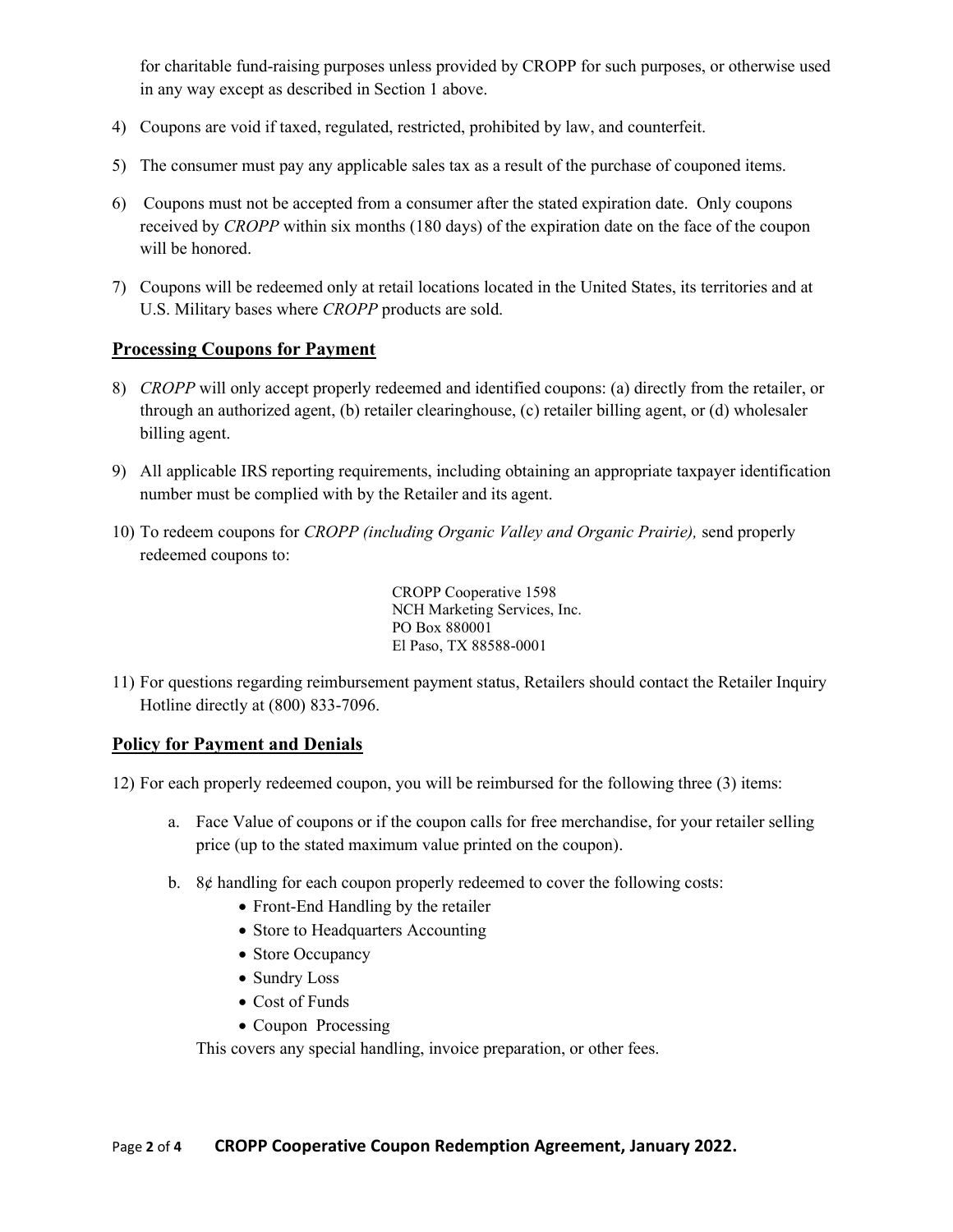- c. For each retailer invoice containing coupons that were properly redeemed in compliance with CROPP's Coupon Redemption Policy, retailers will be reimbursed up to \$20 per invoice for postage to the clearinghouse. In the event that a retailer claims over \$20 for postage for coupons submitted within a single invoice, CROPP will reimburse an additional 25 cents per coupon; please note that CROPP will not reimburse more than the total shipping amount claimed per invoice.
- 13) The Retailer shall NOT be reimbursed for unreasonable postage/transportation or any administrative consolidation or additional fees or any other charges, from you and/or your agent, if any.
- 14) The Retailer may not take deductions or set-off for coupon reimbursements or adjustments from accounts payable due CROPP for a) redemptions not paid by the clearinghouse b) shipping fees not paid by the clearinghouse, or c) fees for invoice adjustments retailer makes.
- 15) CROPP reserves the right to deny reimbursement, retains, mark, and declare void any coupons presented for redemption that are:
	- a. In mint/mass cut condition
	- b. With gang cuts or tears, evidence of tape, mutilated in any way
	- c. Submitted in a uniform mix
	- d. Not supported by the retailer with sufficient stock to cover the number and types of coupons submitted
	- e. Submitted by a retailer whose address or business operations cannot be verified
	- f. Out of distribution area
	- g. With sequential number patterns or excessive or larger than normal quantities of coupons in single or multiple transactions that would indicate the coupons were used to purchase products for resale and not for individual consumer use
	- h. Have any other indications of misredemption
	- i. Not in accordance with this Policy
- 16) CROPP reserves the right to forward any such coupons to law enforcement authorities for review. Coupons, including store coupons, that were not issued or authorized by CROPP will not be paid and will be returned to the submitter as "Foreign."
- 17) Coupons are not authorized to be used when the consumer is purchasing products for resale. CROPP reserves its right not to honor redemption of any such coupon at any time it discovers such use.
- 18) On request, retailer must provide CROPP with proof of purchase of sufficient stock to cover coupons submitted for payment. *CROPP* reserves the right to audit the coupon sorting and billing service of any retailer or any agent involved in the handling process.
- 19) Any lawsuit involving coupon processing or payment disputes shall be brought within 18 months of the original date of coupon payment or such claims shall be deemed extinguished. Any such lawsuit shall be filed and conducted in a state or federal court location in Wisconsin. Each party shall be responsible for its own attorneys' fees and costs.
- 20) In the event CROPP withholds your payment, you must appeal this decision within 90 days of the date of notification. CROPP will not consider appeals made after the specified time frame.
- 21) If false or misleading verification information is provided to CROPP, or its agent or clearinghouse, redemption privileges with *CROPP* may, at the discretion of *CROPP*, be permanently terminated.